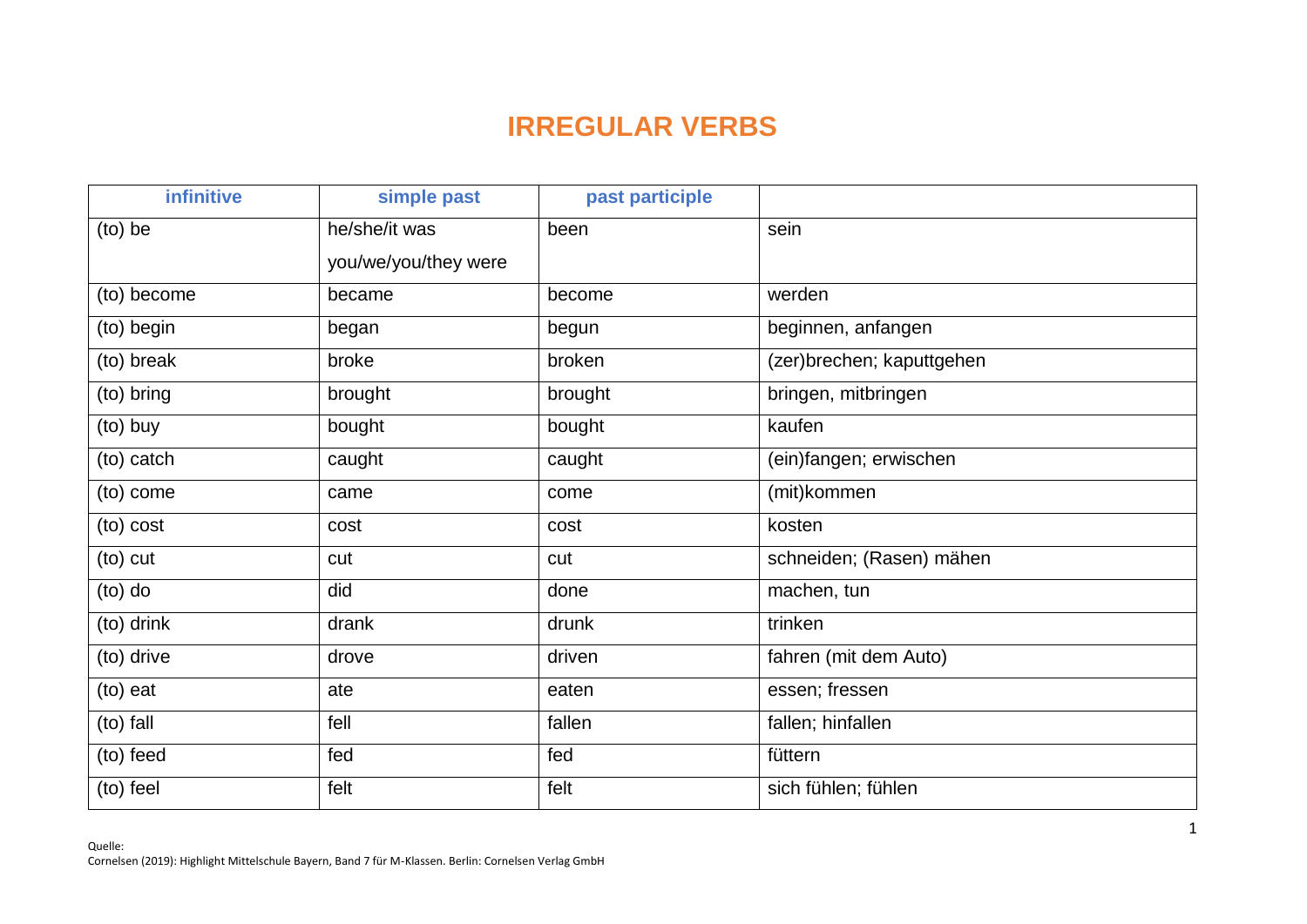| (to) find   | found  | found     | finden                                |
|-------------|--------|-----------|---------------------------------------|
| (to) fly    | flew   | flown     | fliegen                               |
| (to) forget | forgot | forgotten | vergessen                             |
| (to) get    | got    | got       | bekommen, kriegen                     |
| (to) give   | gave   | given     | geben                                 |
| (to) go     | went   | gone      | gehen; fahren                         |
| (to) grow   | grew   | grown     | wachsen; werden                       |
| (to) have   | had    | had       | haben                                 |
| (to) hear   | heard  | heard     | hören                                 |
| (to) hold   | held   | held      | halten                                |
| (to) keep   | kept   | kept      | behalten                              |
| (to) know   | knew   | known     | wissen; kennen                        |
| (to) leave  | left   | left      | verlassen; zurücklassen; abfahren     |
| (to) lie    | lay    | lain      | liegen                                |
| (to) light  | lit    | lit       | anzünden                              |
| (to) lose   | lost   | lost      | verlieren                             |
| (to) make   | made   | made      | machen, herstellen                    |
| (to) mean   | meant  | meant     | bedeuten; meinen, sagen wollen        |
| (to) meet   | met    | met       | kennenlernen; (sich) treffen; abholen |
| (to) pay    | paid   | paid      | (be)zahlen                            |
| (to) put    | put    | put       | stellen, legen, (etwas wohin) tun     |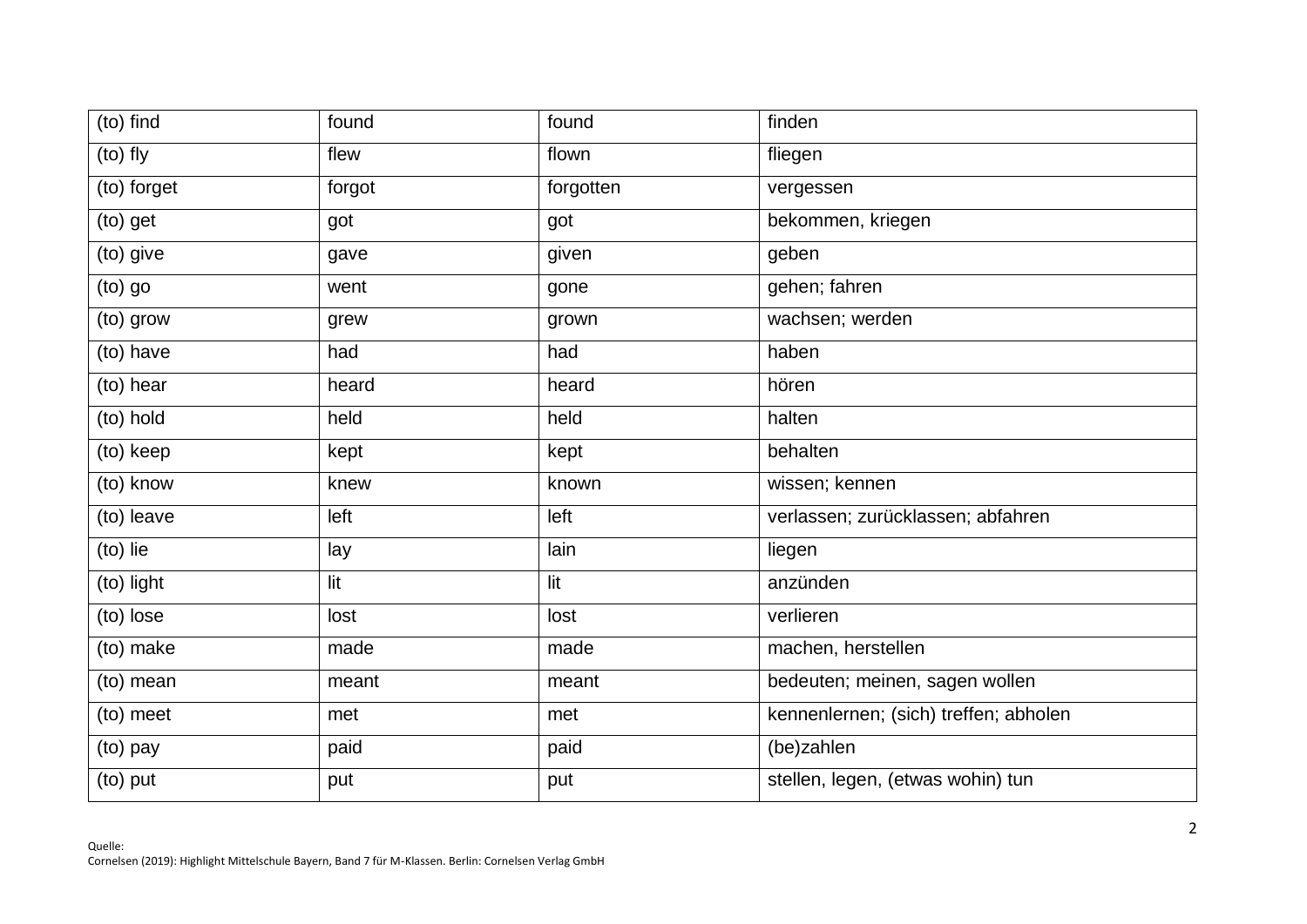| (to) read  | read    | read    | lesen                              |
|------------|---------|---------|------------------------------------|
| (to) ride  | rode    | ridden  | reiten; (Rad) fahren               |
| (to) ring  | rang    | rung    | läuten, klingeln                   |
| (to) run   | ran     | run     | rennen                             |
| (to) say   | said    | said    | sagen                              |
| (to) see   | saw     | seen    | sehen                              |
| (to) sell  | sold    | sold    | verkaufen                          |
| (to) send  | sent    | sent    | schicken, senden (an)              |
| (to) show  | showed  | shown   | zeigen                             |
| (to) sing  | sang    | sung    | singen                             |
| (to) sink  | sank    | sunk    | sinken                             |
| (to) sit   | sat     | sat     | sitzen; sich (hin)setzen           |
| (to) sleep | slept   | slept   | schlafen                           |
| (to) speak | spoke   | spoken  | sprechen (mit)                     |
| (to) spend | spent   | spent   | (Geld) ausgeben; (Zeit) verbringen |
| (to) stand | stood   | stood   | aufstehen                          |
| (to) swim  | swam    | swum    | schwimmen                          |
| (to) take  | took    | taken   | (mit)nehmen; bringen               |
| (to) teach | taught  | taught  | unterrichten; lehren               |
| (to) tell  | told    | told    | erzählen, sagen                    |
| (to) think | thought | thought | denken, meinen, glauben            |